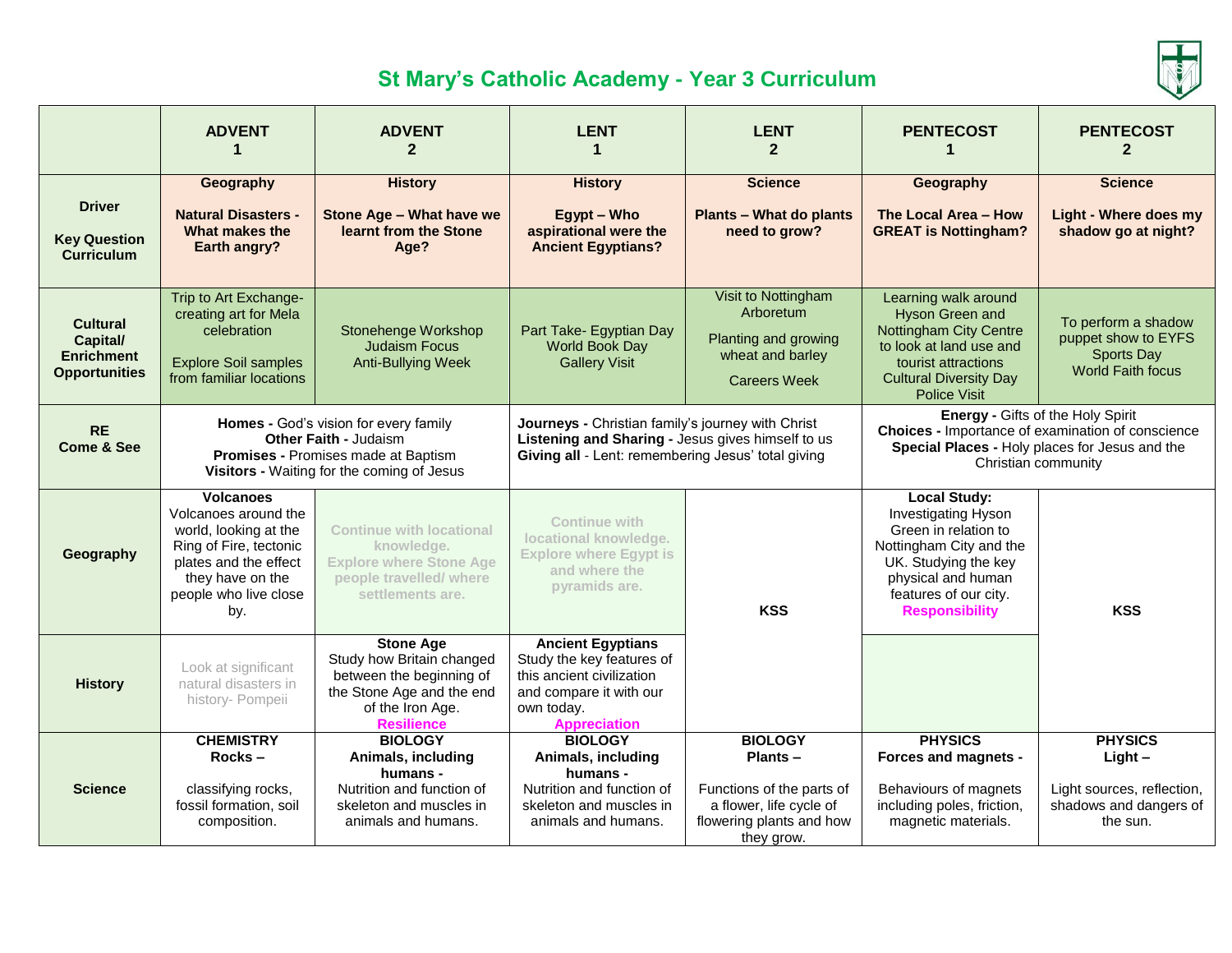| <b>Reading</b><br><b>Fiction</b><br><b>Non-Fiction</b><br><b>Poetry</b> | <b>Whole Class</b><br>Reading<br>When the Giant<br><b>Stirred - Celia Godkin</b><br><b>Reading for</b><br>Pleasure:<br><b>Escape from</b><br>Pompeii- Christina<br><b>Balit</b><br><b>ELS Volcano books</b><br><b>Digital Poet in</b><br>Residence<br><b>Simon Mole</b><br>(Choices) | <b>Whole Class Reading</b><br>Stig of the Dump - Clive<br>King<br><b>Reading for Pleasure</b><br>Stone Age Boy - Satoshi<br>Kitamura<br>Stone Girl, Bone Girl-<br><b>Lawrence Anholt</b><br>Stone Age Tablet - Andrew<br>Langley<br>The Boy with the Bronze<br>Axe - Kathleen Fiddler<br><b>Revolting rhymes - Roald</b><br>Dahl | <b>Whole Class Reading</b><br>There's a Pharaoh in my<br><b>Bath - Jeremy Strong</b><br><b>Reading for Pleasure</b><br>An Egyptian Adventure -<br><b>Frances Durkin</b><br>The Egyptian Grave<br>Robbery - Sara<br>Pennypacker<br><b>Michael Rosen Collection</b> | <b>Whole Class Reading</b><br><b>BFG</b><br><b>Reading for Pleasure</b><br>Under the Canopy - Iris<br>Volant<br>I Am the Seed That The<br><b>Tree Grew - Fiona</b><br>Waters<br><b>Bloom - Nicola Skinner</b><br>The Magic Box - Kit<br>Wright | <b>Whole Class Reading</b><br>The Lion, the Witch and<br>the Wardrobe<br><b>Reading for Pleasure</b><br><b>Magnets Push, Magnets</b><br>Pull - David. A<br>Joseph Coelho - If All<br>The World Were Paper               | <b>Whole Class Reading</b><br>The Iron Man - Ted<br>Hughes<br><b>Reading for Pleasure</b><br>The Wolves of<br>Willoughby Chase - Joan<br>Aitken |
|-------------------------------------------------------------------------|--------------------------------------------------------------------------------------------------------------------------------------------------------------------------------------------------------------------------------------------------------------------------------------|----------------------------------------------------------------------------------------------------------------------------------------------------------------------------------------------------------------------------------------------------------------------------------------------------------------------------------|-------------------------------------------------------------------------------------------------------------------------------------------------------------------------------------------------------------------------------------------------------------------|------------------------------------------------------------------------------------------------------------------------------------------------------------------------------------------------------------------------------------------------|-------------------------------------------------------------------------------------------------------------------------------------------------------------------------------------------------------------------------|-------------------------------------------------------------------------------------------------------------------------------------------------|
| <b>English</b>                                                          | <b>Stories from other</b><br>culture<br>When the Giant<br><b>Stirred - Celia Godkin</b><br>Non-chronological<br>report<br>Pandora-video clip                                                                                                                                         | Free verse poetry-<br>National poetry day<br><b>Instructions</b><br>How to wash a Wooly<br>Mammoth                                                                                                                                                                                                                               | <b>Biography</b><br>Tutankhamun<br>Mystery story(1ST<br>person)<br><b>Pie Corbett-Unicorns</b>                                                                                                                                                                    | <b>General narrative</b><br>(3rd Person)<br>Literacy shed video<br>News paper report-<br><b>BFG-Sophie being</b><br>kidnapped.<br><b>Haiku</b><br>Easter/Spring                                                                                | Persuasive writing -<br><b>Brochure</b><br><b>Visit Nottingham</b><br>Legend (3rd PERSON)<br>Robin hood<br><b>Formal letter writing</b><br>Letter to Nottingham City<br>Council – improve the<br><b>Broadmarsh area</b> | <b>Science Fiction</b><br>The Iron Man<br><b>General narrative</b><br>(3rd Person)<br>Literacy shed video<br><b>Clerihew</b><br><b>Shadows</b>  |
| <b>SPAG</b>                                                             | First person<br>$\bullet$<br>clauses<br>contractions<br>Word<br>Families<br>Determiners<br>$\bullet$<br><b>Noun</b><br>$\bullet$<br>phrases                                                                                                                                          | Tense<br>$\bullet$<br>Imperative verbs<br>$\bullet$<br>and adverbs<br>Fronted adverbials<br>Conjunctions<br>Headings/sub<br>$\bullet$<br>headings                                                                                                                                                                                | Third person<br>$\bullet$<br>Subordinating<br>$\bullet$<br>conjunctions<br>prepositions to<br>$\bullet$<br>express time<br>and cause<br>Compound<br>$\bullet$<br>sentences                                                                                        | Alliteration<br>descriptive<br>language<br>Compound +<br>complex<br>sentences                                                                                                                                                                  | Proper nouns<br>$\bullet$<br>Paragraphs<br>Headings/subhe<br>ading<br>Conjunctions<br>$\bullet$                                                                                                                         | <b>Similes</b><br>personification<br>Direct speech<br>Onomatopoeia<br><b>Direct Speech</b><br>Rhyming                                           |
| <b>Maths</b>                                                            | Place value<br>Addition and subtraction<br>Multiplication and division                                                                                                                                                                                                               |                                                                                                                                                                                                                                                                                                                                  | Multiplication and division<br>Money<br><b>Statistics</b><br>Length and perimeter<br>Fractions                                                                                                                                                                    |                                                                                                                                                                                                                                                | Fractions<br>Time<br>Properties of shapes<br>Mass and capacity                                                                                                                                                          |                                                                                                                                                 |
| <b>Computing</b>                                                        | Navigating Esafety<br>quiz<br>Researching natural<br>disasters (La Palma)<br>Scratch coding                                                                                                                                                                                          | Researching the Stone Age<br>2 Create a story to create a<br>Stone Age non-<br>chronological report                                                                                                                                                                                                                              | Researching the Ancient<br>Egyptians<br>PowerPoint presentation                                                                                                                                                                                                   | <b>Scratch Coding</b>                                                                                                                                                                                                                          | Using Google Earth<br>Researching local area<br>Using Microsoft Word to<br>create a leaflet                                                                                                                             | <b>Scratch Coding</b>                                                                                                                           |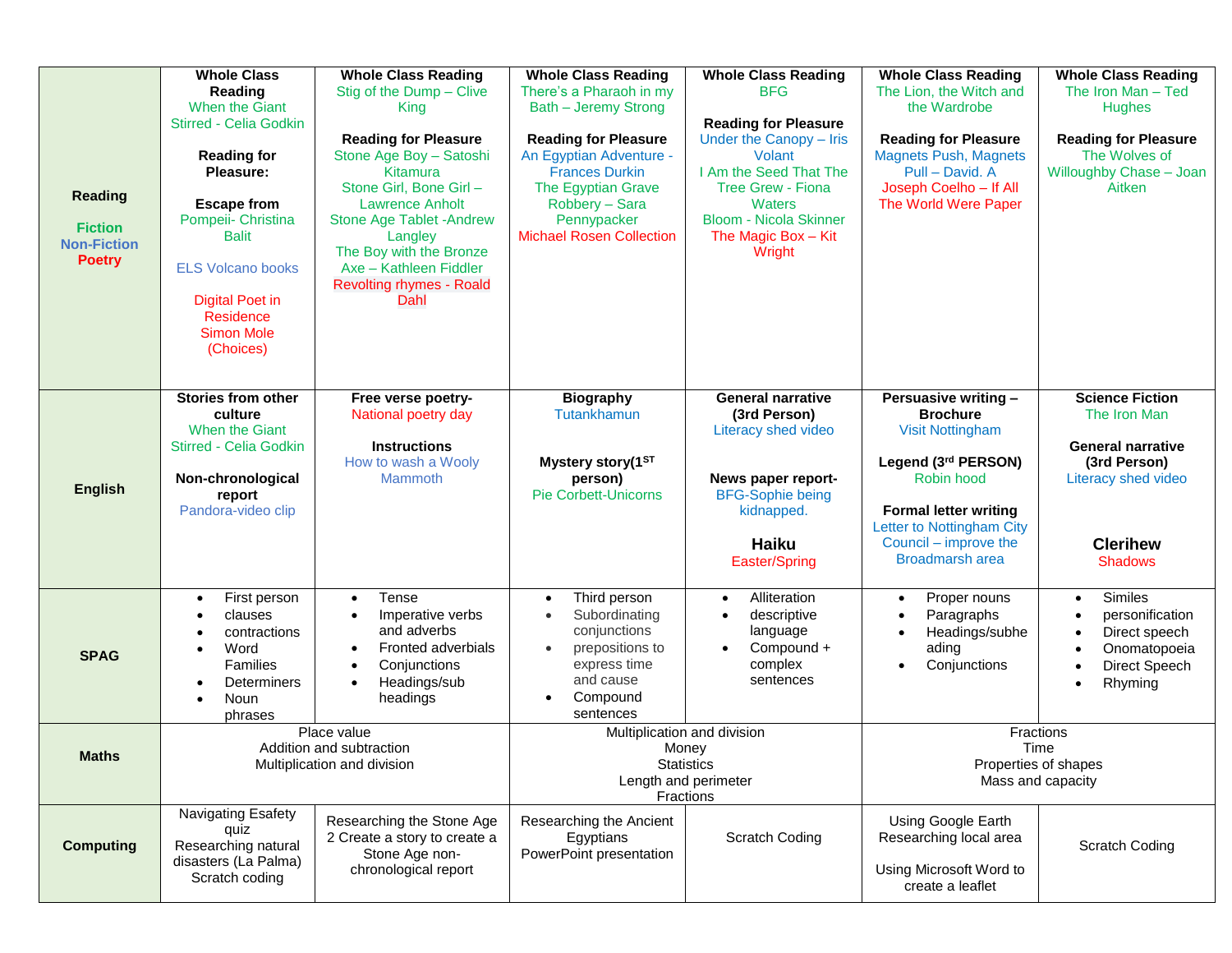|                       | Use Mathletics, myON, Digimaps and other digital platforms to improve cross-curricular subjects.                                           |                                                                                                                              |                                                                                                  |                                                                                               |                                                                                                                                                |                                                                                                                                                               |  |
|-----------------------|--------------------------------------------------------------------------------------------------------------------------------------------|------------------------------------------------------------------------------------------------------------------------------|--------------------------------------------------------------------------------------------------|-----------------------------------------------------------------------------------------------|------------------------------------------------------------------------------------------------------------------------------------------------|---------------------------------------------------------------------------------------------------------------------------------------------------------------|--|
| Art                   | <b>Painting (colour)</b><br>Create an autumnal<br>picture inspired by<br>Leonid Afermov.<br><b>Artist: Goldsworthy</b>                     |                                                                                                                              |                                                                                                  | <b>Drawing</b><br>Drawing flowers using<br>accurate proportion and<br>use of shading.         |                                                                                                                                                |                                                                                                                                                               |  |
| <b>D&amp;T</b>        |                                                                                                                                            | <b>Textiles</b><br>Pin, cut and join fabric to<br>make a Stone Age tunic<br>for a teddy.                                     | <b>Cooking and Nutrition</b><br>Egyptian flatbread with<br>beetroot dip.                         |                                                                                               |                                                                                                                                                | <b>Mechanisms</b><br>Design and make an Iron<br>man model using levers<br>and linkages to create<br>movement.<br>Cooking and Nutrition -<br>cook the Harvest. |  |
| <b>Music</b>          | Guitars<br>Charanga:<br>Charanga:<br>RnB, Motown and<br>Soul                                                                               | Guitars<br>Charanga:<br>Exploring and developing<br>playing skills-Playing the<br>glockenspiels.                             | Guitars<br>Charanga:<br>Reggae and animals                                                       | Guitars<br>Charanga:<br>A pop song that tells a<br>story                                      | Guitars<br>Charanga:<br>Disco, friendship, hope<br>and unity                                                                                   | Guitars<br>Charanga:<br>Classical<br>The history of music                                                                                                     |  |
| <b>Spanish</b>        | Greetings<br>$\bullet$<br>Numbers $1 - 20$<br>Classroom instructions<br>Colours<br>Days and months<br>Asking questions                     |                                                                                                                              | Family<br>$\bullet$<br>Animals<br>Adjectives<br>Avoir & Être                                     |                                                                                               | Countries, nationalities and languages.<br>Home and location<br>ER verbs                                                                       |                                                                                                                                                               |  |
| <b>PSHE</b><br>/ RSHE | This is Me<br><b>Self Portraits</b><br><b>Honesty</b><br>Feelings, Friends and<br>Relationships<br><b>Kindness</b>                         | Loss, separation and<br>relationships<br><b>Resilience</b>                                                                   | My Health $-$<br>My Responsibility                                                               | Rights and<br><b>Responsibilities</b>                                                         | Keeping Myself Safe<br><b>Commitment</b>                                                                                                       | The World of Drugs<br><b>Responsibility</b>                                                                                                                   |  |
| <b>PE</b>             | <b>Fitness</b><br>Learn about different<br>components of<br>fitness; speed,<br>stamina, strength,<br>coordination, balance<br>and agility. | <b>Netball</b><br>Learn key skills and<br>principles such as<br>defending, attacking,<br>throwing, catching and<br>shooting. | <b>Tag Rugby</b><br>Learn to keep possession<br>of the ball using attacking<br>skills.           | <b>Cricket</b><br>Learn how to strike and<br>field the ball effectively.                      | <b>Dance</b><br>Develop their use of<br>counting and rhythm.<br>Pupils learn to use canon,<br>unison, formation and<br>levels in their dances. | <b>Gymnastics</b><br>Develop the basic skills<br>of rolling, jumping and<br>balancing and use them<br>individually and in<br>combination.                     |  |
|                       | Hockey<br>Learn to keep<br>possession of the<br>ball, use simple                                                                           | <b>Fundamentals</b><br>Develop skills of balancing,<br>running, jumping, hopping<br>and skipping.                            | <b>OAA</b><br>Develop problem solving<br>skills through a range of<br>challenges. Pupils work as | <b>Handball</b><br>Learn key skills such as<br>throwing, catching,<br>dribbling, shooting and | <b>Tennis</b><br>Learn key skills required<br>for tennis such as the<br>ready position, racket                                                 | <b>Athletics</b><br>Set challenges for<br>distance and time that<br>involve using different                                                                   |  |